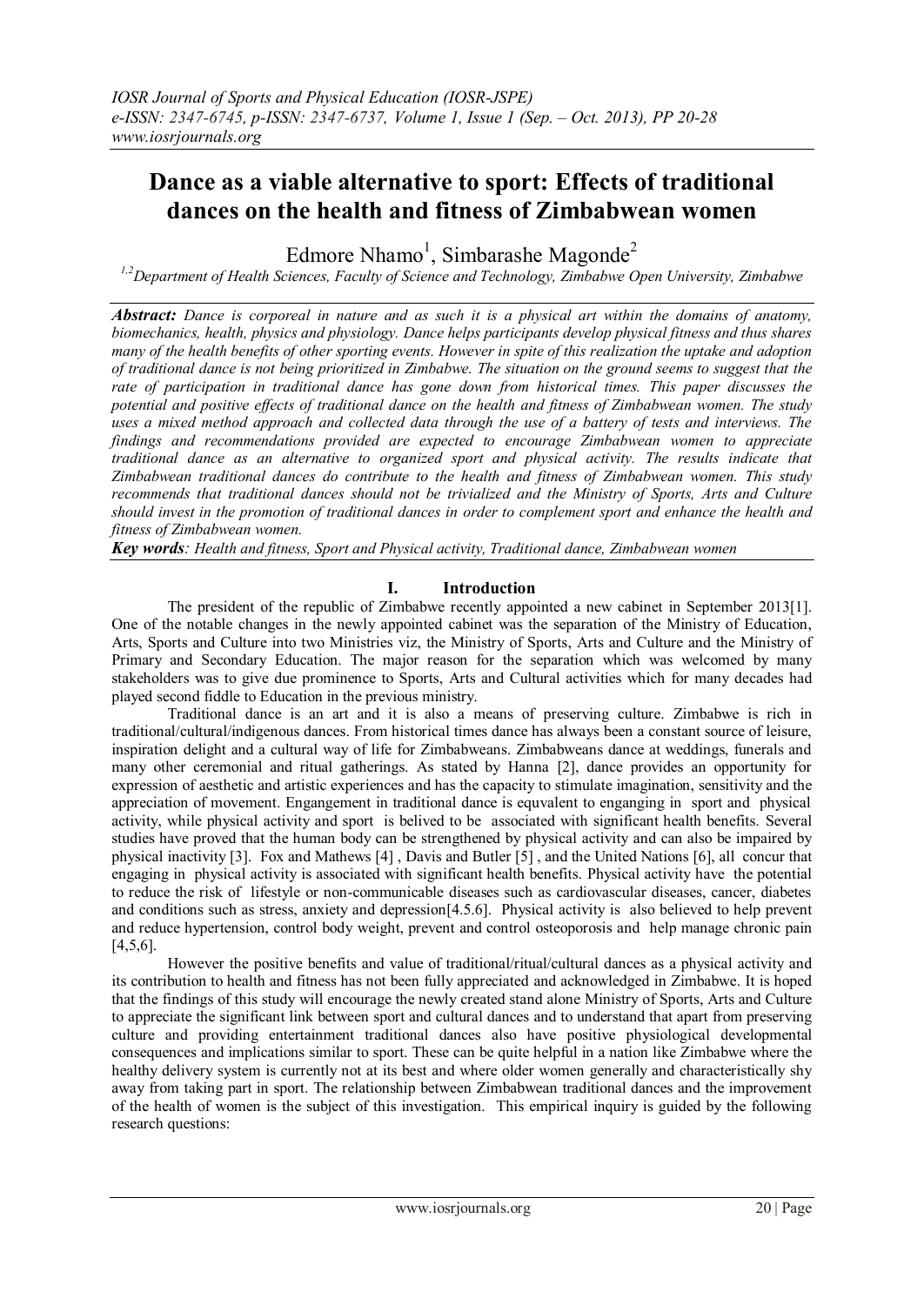# **II. Research Questions**

- 1. Do traditional dances in Zimbabwe meet the requirements of the FITT formula i.e.  $F = F$ requency, I  $=$ Intensity,  $T = Time/Duration$ ,  $T = Type$ ?
- 2. Do traditional dances contribute to the health related fitness component of the Zimbabwean women  $i.e. VO<sub>2</sub>max?$
- 3. To what extend do traditional dances contribute towards other fitness components such as muscular strength, flexibility, muscular endurance and body composition of Zimbabwean women?

## **III. Literature Review**

Dance is a human behavior composed of purposeful, intentionally rhythmical, culturally influenced sequences of non-verbal body movements, mostly separate from those performed during ordinary motor activities [2]. The motion in dance has an inherent and aesthetic value. Dance is described as having distinct features which include the intertwined multi-sensory creative imagination, feeling, physical action and language like communication through historical time and across geographical space. Physical movement is the medium of dance and the motor activities may be culturally specific [2]. Dance is corporeal and as such it is a physical art within the domains of anatomy, biomechanics, health, physiology and physics [2]. Dance helps participants develop physical fitness and thus shares many of the health benefits of other athletic activities [2].

## *3.1 Cultural dances in Zimbabwe*

Zimbabwean dances have a very distinct, individual style since the tempo of the music and dance is influenced by the spirit of the dancers [7]. Zimbabwean dances can be very powerful and provoke meaning to the performer and the audience [7]. Rhythm is the most important element in Zimbabwean traditional dances. Zimbabwean dances are often characterized by flexed knees, and flat footed, shuffling movements [7]. Other elements include isolation, angularity (with body bend at the waist), asymmetry, improvisation, a swinging quality as well movements outward from the hips [7]. Functions at which dancers perform, last not less than half an hour, and sometimes continue throughout the night as participants take turns to occupy the dance floor. The dances are therefore physiologically demanding [7]. On the whole cultural/indigenous dances involve both moderate to fast movements of the major muscle groups intercepted by similar recovery periods neatly blended together [7]. Traditional dances are characterized by the stamping of feet, swinging of arms, gyrations, warlike gestures and sometimes acrobatics [7].

The traditional/ cultural dances of the Ndebele people can be classified into two major categories, i.e. royal ceremonial and general ceremonial dances [8]. The royal dances include inxwala (first fruits), Ukugcotshwa kweNkosi (royal coronation), umugcabo weNkosi (burial of a king), military rites and the rain making ceremonies [8]. Other ceremonies such as the puberty for boys and girls, marriage, death rites, the bringing home (umbuyiso) and spirit mediums are also characterized by appropriate dances and music and constitute the general ceremonial class of dances [8].

The decline in traditional dances in Zimbabwe started during the colonial era. The indigenous dances were regarded by the white community as primitive, crude, not aesthetic and pure enough. They were generally perceived as barbaric, insignificant and therefore should be jettisoned in favour of the European dance styles. [8] However the traditional dances in their diverse form continued to play a role in the cultural lives of the Zimbabwean people although on a decreased scale [8]. The fusion of cultural dances and modern dances brought about a new dimension which ensured the continuity of Zimbabwean cultural identity [8].

#### *3.2 Fitness*

According to Siedentop [9 p 169) fitness is viewed as "a series of components each of which is specific in its development and maintenance". There are essentially two categories of fitness components, those particularly related to health and those related to motor – skill performance of specific functional motor tasks [9]. The health related fitness components include, aerobic fitness, muscular strengths, flexibility, muscular endurance and body composition. As emphasised by Siedentop [9] above, fitness is specific and since fitness is specific in its development it is neither expected, nor is it anticipated that traditional dances alone will develop all the fitness components equally. As a result the study will focus on aerobic capacity ( $VO<sub>2</sub>max$ ) as the biggest most applicable and most important measure of fitness and health in traditional dances, while all the other components will only play a supportive role.

Aerobic (VO2max) also known as maximal oxygen consumption, maximal oxygen uptake, peak oxygen uptake or maximal aerobic capacity is the maximum capacity of an individual's body to transport and use oxygen during incremental exercise which reflects the physical fitness of the individual [10]. The name VO<sub>2</sub>max is derived from "V – Volume", "O<sub>2</sub> – Oxygen", "max – maximum" [10]. Willmore and Costill [11] describe aerobic fitness as relating to cardio-vascular endurance, which is the capacity to persist in strenuous activity for long durations which are dependent upon the combined efficiency of the blood vessels, heart and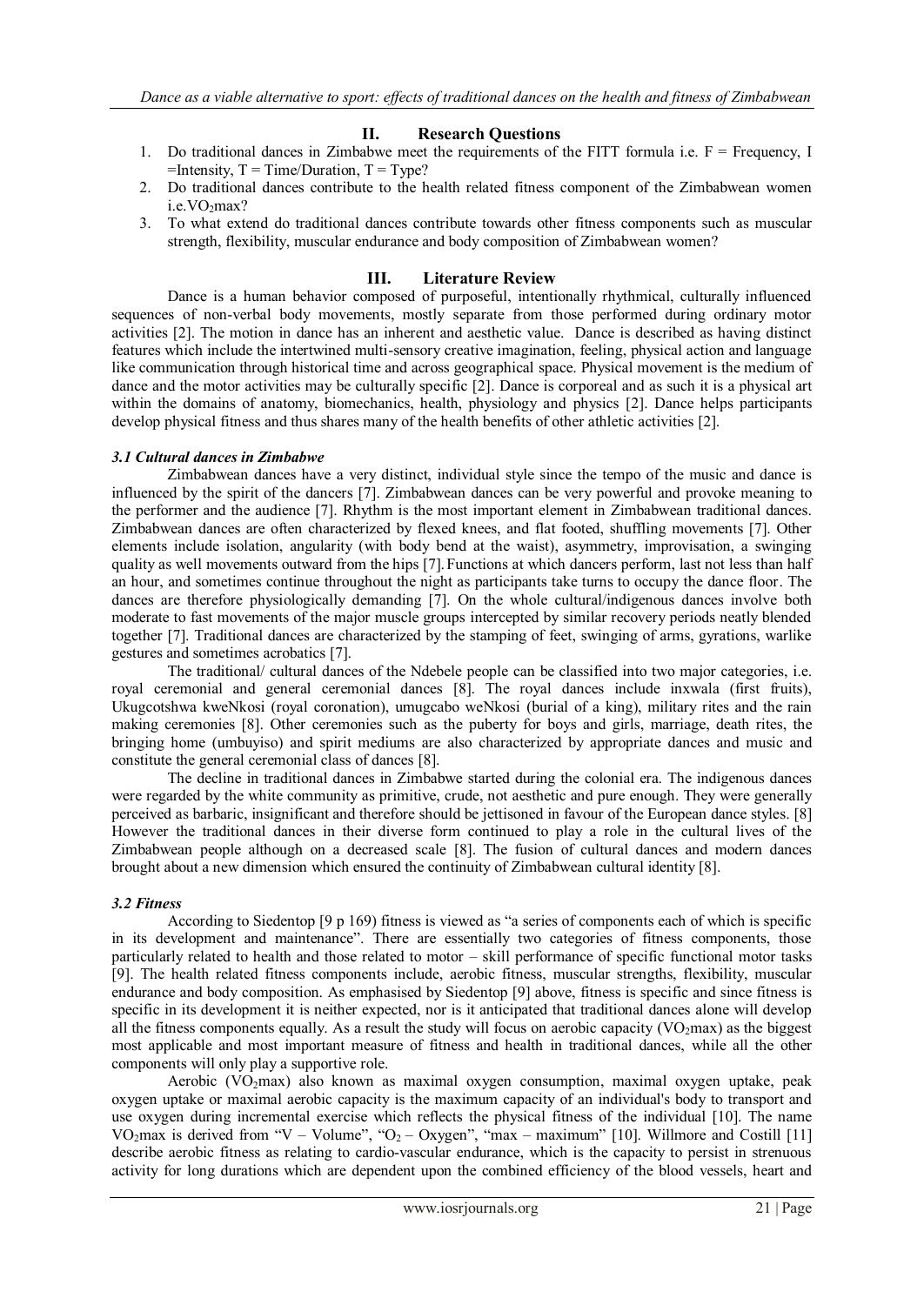lungs. Aerobic exercise/activity is continuous for periods of 20 to 30 minutes and involves the use of large muscle groups, causes stress to the heart, lungs and circulatory system, accelerating their functions and raising the body's metabolic rate [10]. Studies of the relationship between dose and response indicate that cardiovascular health (VO<sub>2</sub>max) benefits occur at moderate levels of physical activity  $[12]$ . Traditional dances are characterised mostly by moderate levels of physical activity.

According to Davis, Butler and Husker [13] Muscular strength is the ability of muscles to exert force, it involves performing an action that requires large amounts of force and can only be completed in a maximum of ten repetitions. Flexibility is the ability of muscles, ligaments, and tendons to stretch so that joints allow movements [13]. Siedentop [9] states that flexibility is the ability of a joint to move through its full range of motion and thus important for health fitness. Flexibility manifests itself in lower risks of injuries during active leisure pursuits. Davis, Butler and Husker [13], refer to muscular endurance as the ability of muscles to produce small efforts that are repeated over and over again.

Body composition is the body's relative amount of fat to fat-free mass [14]. Those with optimal body composition are typically healthier, move more easily and efficiently, and in general, feel better than those with less-than-ideal body composition [14]. Achieving a more optimal body composition goes a long way toward improving your quality of life and overall wellness [14]. According to Siedentop [9], body composition is considered to be an important measure of health fitness. Assessing body mass index (BMI) is a commonly-used method of measuring body fat. While BMI does not measure body fat directly, it helps to assess health risks related to body mass.[14] Ways to assess your body composition, and body fat percentage, more directly include measurement with gun calipers and tests such as underwater body fat test, the Bod Pod, Scan, Biolectrical Impedence Analysis (BIA), Whole-Body Air Displacement (ADP) technology, Dual energy X-ray absorptiometry (DEXA), Magnetic resonance imaging (MRI) , Computed tomography(CT) and Ultrasound [14].

## *3.3 Health*

The word "health comes from the old English word "Hale" meaning "wholeness, a being whole, sound or well" [15]. Medicalnewstoday.com [15] cite the Medilexion's Medical dictionary as giving three definitions of health, one of which states that " Health is a state of the organism when it functions optimally without evidence of disease or abnomality. This definition does not give a comprehensive description of health. The limitations presented by this as well as by many other definitions led to the development of the most famous, and widely accepted definition of health ie The World Health Orgainisation (WHO) definition. This definition was created during a preamble to the constitution of the World Health Organisation and adopted by the International Health Conference, New York in 1946. The World Health Organisation [16 p1) defines health as a "state of complete physical, mental and social well being and not merely the absence of desease or infirmity". This definition has not been ammended since 1948 and is embraced in this study due to its holistic nature which attempts to define health from a physical, mental and social standpoint. This definition suits sport and physical activity very well which seeks to educate people physically, mentally and socially and thereby contributing to the total health of individuals.

#### *3.4 Intensity and duration of Excercise*

According to Zakus, Njekesani and Darnell (12 p 17) " It is important to address the question of what constitute an adequate level of intensity and duration to achieve therapeutic benefits from exercise" This as an area of continuous debate but the current public health guidelines suggest that a minimum of 30 minutes per day of moderate physical activity (at approximately 50-60% of maximum heart rate) is considered optimal [12]. While these guidelines are extremely popular in the biomedical community, they are not as popular in the broader community where they are considered to be unrealistic for many people [12].

Davis, Butler and Husker [17] on the other hand suggest a formula which can be used to dermine the quantity and intensity of exercise for healthy fitness. They call the formula the FITT formula and argue that, to improve fitness one needs to perfom activities that make the heart, lungs and muscles work. They suggest activities like running or swimming and emphasise that the exercise should follow the FITT formula: F for Frequency: they suggest three or four excerscise sessions each week. I for Intensity : to improve heart and lung (aerobic) efficiency, raise pulse to reach 140-160 beats per minute during exercise. T for time: they suggest exercising continuously for at least 20 minutes inorder to get real benefit. T for type: the suggested best activities are running, cycling, swimming, aerobics, surfing, power walking and many others. The FITT formular, is key to improving the aerobic fitness of an athelete and is the most important formula to remember when persuing an active lifestyle [17]. Reviewed literature reveal that there is widespread debate about what constitude the optimum quantity and intensity, there is no general agreement but there is an ermeging view and generalisation that any level of activity is much better than no activity at all.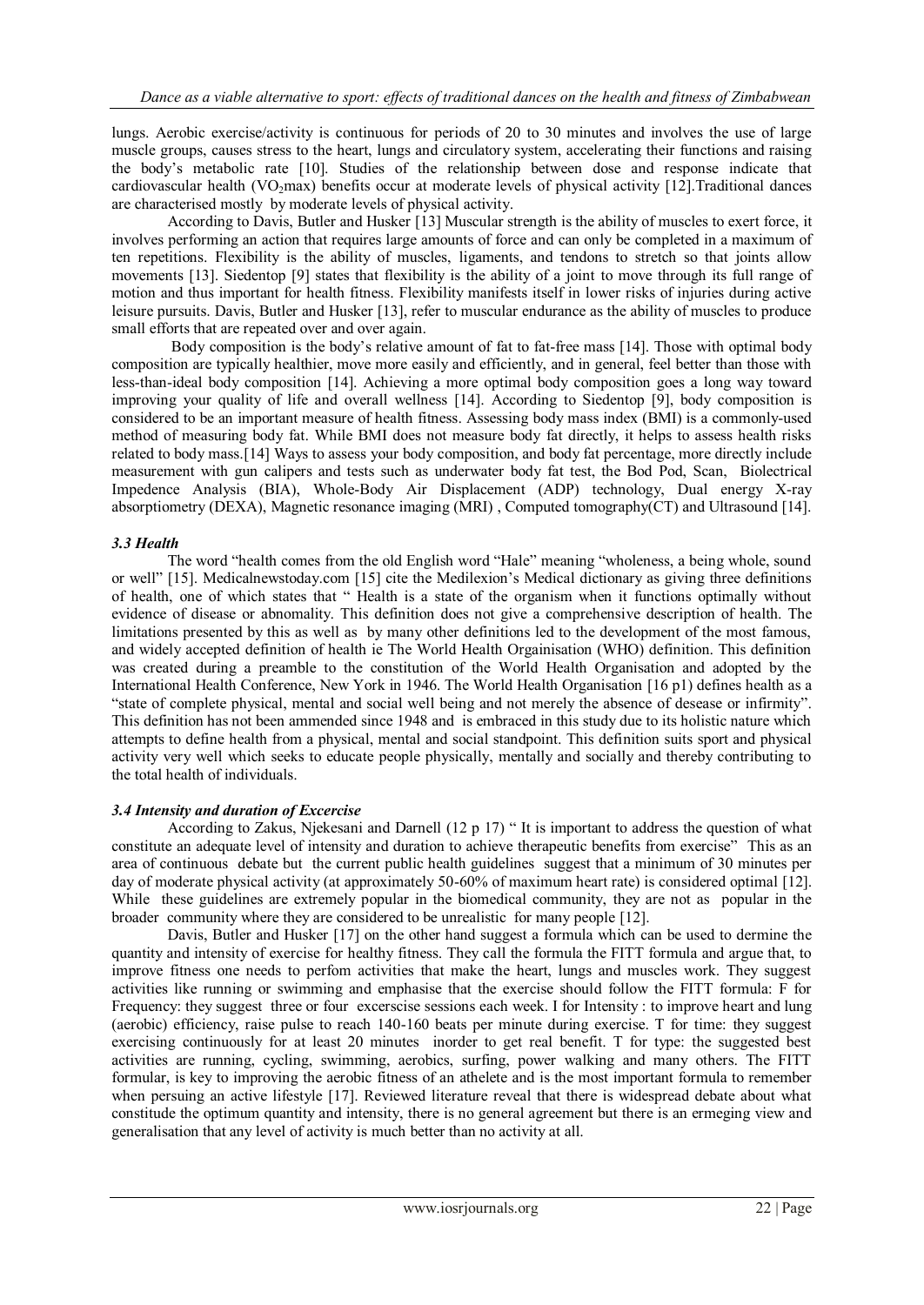# **IV. Materials And Methods**

The study was predominantly a quasi- experimental design which utilized a battery of fitness tests to measure fitness components and in depth interviews to collect data on elements of the FITT formula. The design involved the control and active manipulation of variables by way of adhering to correct test protocols and the use of basic testing equipment and facilities. The study purposively sampled three traditional dance groups in Bulawayo metropolitan province. The total number of dance groups in Bulawayo was not ascertained. Even though the dance groups were made up of both man and women the study only focused on the 50 women who were members of the three dance groups which were purposively sampled.

## **4.1 Measurement protocols**

# *4.1.1. Intensity of training: Target heart rate*

Measuring pulse rate after exercise gives a good indication of how efficiently one's heart and lungs are working. The rate at which one's heart should be working during continuous training session is known as your target heart rate [5]. Because this varies with age, a target heart rate was worked out for each of the subjects in this study. First the maximum heart rate was determined; this was done by subtracting each Subject's age from 220. The target heart rate was then worked out by calculating 75 percent of participants' maximum heart rate. For example,

The determination of the target heart rate of a 16 year old girl was done as follows:

Maximum heart rate  $= 220$  - age (beats per minute)

Maximum heart rate =  $220 - 16 = 204$ bpm (beats per minute)

Target heart rate  $=$  maximum heart rate x 75% (beat per minute)

Target heart rate =  $204 \times 75\% = 153$ 

## **Target zone**

Target zone is the range in which the body should be working. This zone generally ranges from 70 per cent to 85 per cent of maximum heart rate. Therefore a 16 year – old should have a heart rate roughly between 143 and 173. To check this the subjects were asked to pause during a session and either their radial pulse or your carotid pulse for 30 seconds was taken. This count was doubled to give each subject's one-minute heart rate.

Evaluation

If heart rate was below 143 the subject was considered not to be working hard enough If heart rate was above 173 the subject was considered to be working too hard *Source of measurement protocol: Davis and Butler [5]*

#### *4.1.2. Aerobic capacity: VO2max*

The Harvard step test was used as a measurement protocol to measure aerobic capacity and was considered the most important test in this study. It was administered as follows:

Equipment

- For girls below 17 and women between  $35 55$  a 41 cm high bench was used
- For women between  $18 35$  a 46cm high bench was used
- For women above 55 years a 35cm high bench was used
- Stop watches with second hands were used and
- Score sheets

Method

- 1. The subjects exercised on the appropriate benches at the rate of 30 steps per minute for five minutes for adults and three minutes for children and elderly people.
- 2. A full cycle represented a 4-count beat
	- $\checkmark$  On count 1, the subject places one foot on the step
	- $\checkmark$  On count 2, the other leg is lifted onto the step and the subject straightens both legs
	- $\checkmark$  On count 3, the lead foot is brought down
	- $\checkmark$  On count 4, the second foot follows

#### Recording

- 1. At the end of the test, the subject immediately sat down, and the duration of the exercise was recorded.
- 2. The pulse of the subject was counted from:
	- $\checkmark$  1 1.5 minutes post exercise
	- $\checkmark$  2 2.5 minutes post exercise
	- $\checkmark$  3 3.5 minutes post exercise

The sum of pulses during the three 30-s period was recorded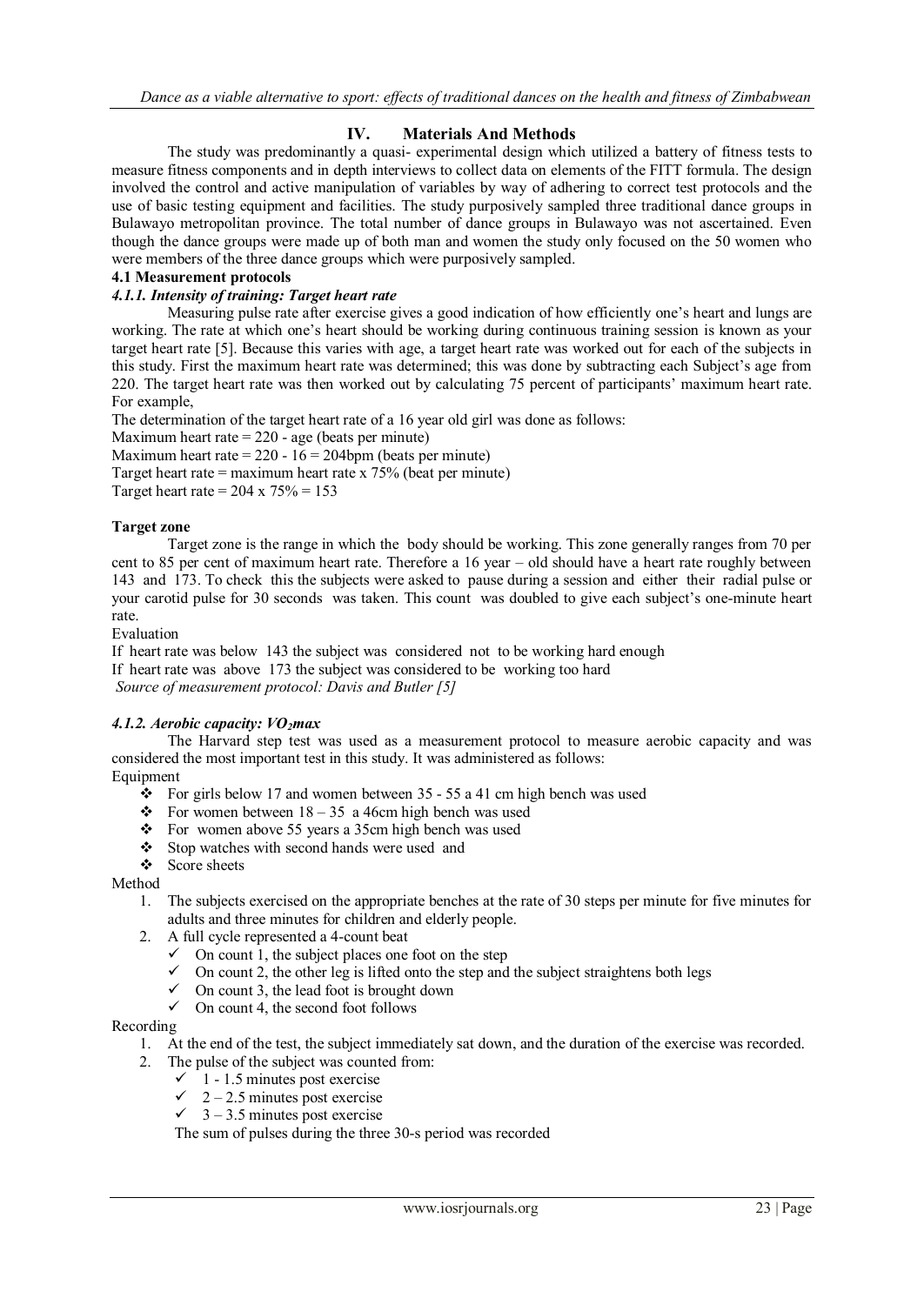Calculations

The scores were determined by the following equation:

# $\checkmark$  Index = 100 x (duration of exercise in seconds)

#### 2 x (sum of pulses)

The scores were then classified using the Harvard step test fitness index below:

| Table 1: Harvard step test fitness index |                       |  |  |  |  |  |
|------------------------------------------|-----------------------|--|--|--|--|--|
| <b>Index</b>                             | <b>Classification</b> |  |  |  |  |  |
| >90                                      | Excellent             |  |  |  |  |  |
| 80-89                                    | Good                  |  |  |  |  |  |
| 65-79                                    | High average          |  |  |  |  |  |
| 55-64                                    | Low average           |  |  |  |  |  |
| $<$ 55                                   | Poor                  |  |  |  |  |  |

Validity: Correlation to  $VO<sub>2</sub>$  max approximately 0.6 to 0.8 *Source: Kanhukamwe and Tapera [18]*

# **V. Results**

# **5.1. The FITT formula**

*5.1.1 F: Frequency of Training*

Number of practice sessions

Data collected on the number of practice sessions (i.e. frequency of training) of the participants from the study indicated that 40 of participants (80%) practice three or more times every week. Ten of the participants (20%) attended practice sessions less than three times a week.

Number of performances to audience

Since performance is based on invitations it is varied, however according to results obtained on the number/frequency of performances to audience the subjects indicated that twenty five (50%) percent perform more than once a week. The other twenty five (50%) perform on average once every two weeks, sometimes more and sometimes less frequently.

| Target heart rate | Frequency | $\frac{0}{0}$ | <b>Classification</b> |
|-------------------|-----------|---------------|-----------------------|
| Below 143         |           |               | Too low               |
| Between 143 -173  |           |               | Ideal                 |
| Above 173         |           | 10            | Too hard              |
| Total             | 50        | 100           |                       |

Table: 2 Participants' Target heart rate

#### **5.1.2 I: Intensity of training**

n=50

The target heart rates of participants were measured during practice. It was found that seventy percent (70%) had a target rate between 143 and 173bpm. Ten (20%) had a target heart rate below 143bpm. Five of the participants (10%) recorded a target heart rate which was more than 173bpm.

The target heart rate was also measured during selected performances and thirty eight (76%) of the participants recorded a target heart rate between 143 and 173. Twelve (24%) recorded a target heart rate above 173 while none (0%) were below 143.

#### **5.1.3 T: Time/duration of training**

Dancers indicated that they perform for at least one hour and practice for at least thirty minutes or more. However longer sessions were intercepted by breaks as dancers take turns to perform and also take frequent coaching and resting breaks during training sessions.

# **5.1.4 T: Type/mode of activity**

The older women who constituted 40% concentrated on cultural dances of the Ndebele origin only. The younger groups of women i.e. 60% were more versatile and performed almost all Zimbabwe cultural dances as well as dances from other regions. Observations and measurement of target heart rate indicated that the type of activity was predominantly aerobic in nature and bordered around interval training as the dances were never continuous but intercepted by regular breaks.

#### **5.2 Fitness components test results**

5.2.1 Aerobic capacity  $VO_2$ max (Estimation of aerobic capacity)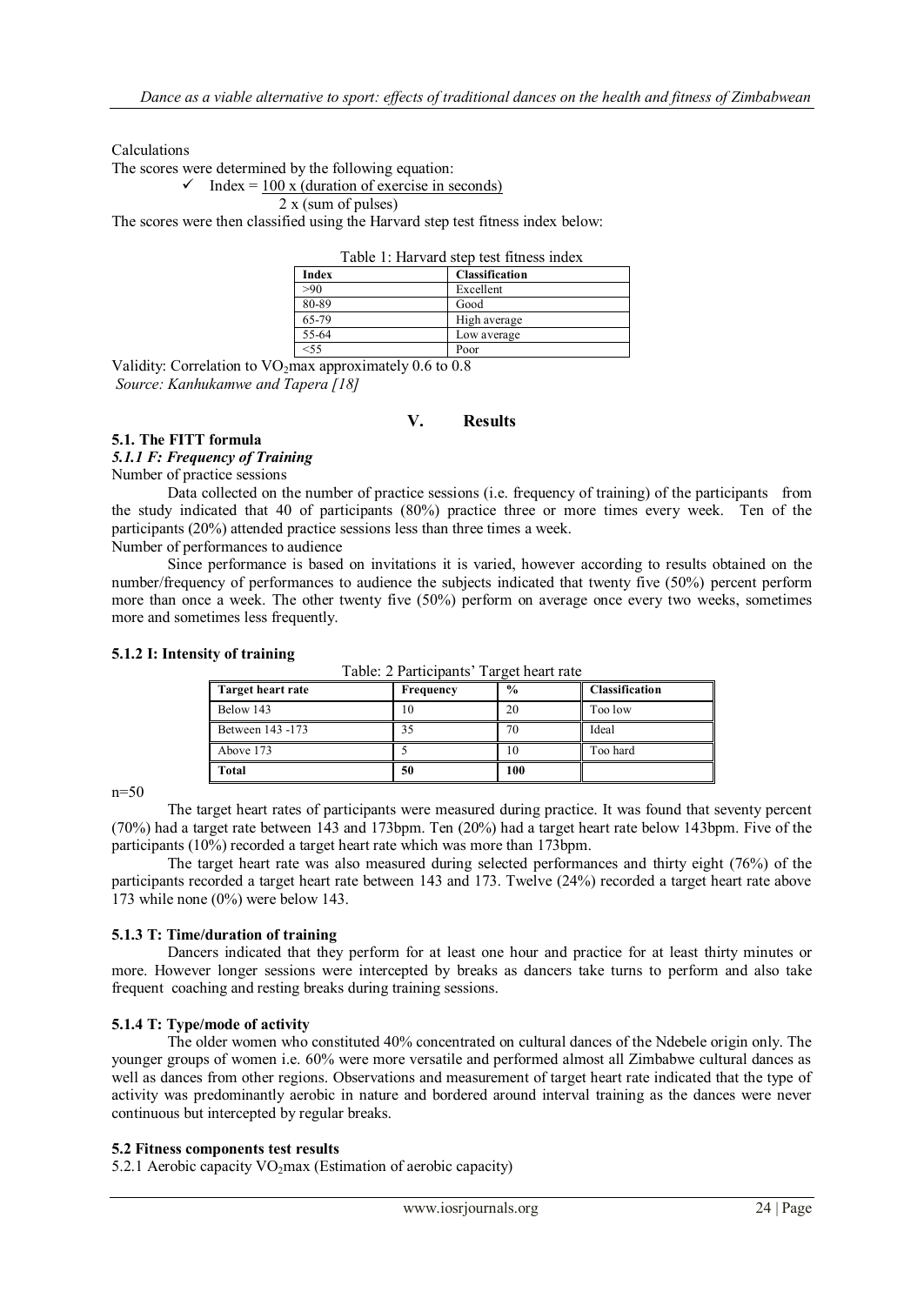|       |           | $1.00192$ $0.0192$ $1.001$ $0.0090$ $0.0000$ |                |
|-------|-----------|----------------------------------------------|----------------|
| Index | Frequency | $\frac{6}{9}$                                | Classification |
| >90   |           | 36                                           | Excellent      |
| 80-89 |           | 22                                           | Good           |
| 65-79 |           | 30                                           | High average   |
| 55-64 |           |                                              | Low average    |
| 55    |           |                                              | Poor           |
| Total |           | 100                                          |                |

Table 3 the Harvard step test

 $n=50$ 

Eighteen of the women (36%) who underwent the Harvard step test were in the excellent category. Eleven (22%) were classified as good. Fifteen of the women (30%) were on the high average. Three of the women (6%) recorded a low average VO<sub>2</sub>max, while another three (6%) recorded poor. In total forty four of the woman (88%) were above the high average score, while a total of twelve (24%) were below the high average (low average and poor).

# **5.2.2 Strength and muscular endurance**

Table 4 abdominal muscle strength and endurance

| Fitness test | Fitness component             |    | Ratings       |    |               |    |               |                |               |
|--------------|-------------------------------|----|---------------|----|---------------|----|---------------|----------------|---------------|
|              |                               |    |               |    |               | ОK |               |                |               |
|              |                               | No | $\frac{0}{0}$ |    | $\frac{0}{0}$ | No | $\frac{0}{0}$ | N <sub>0</sub> | $\frac{0}{0}$ |
| Sit up       | Strength & muscular endurance | 20 | 40            | 15 | 30            | 10 | 20            |                | 10            |

 $n=50$ 

Key to fitness ratings (applies to all tables and figures below)

1.  $E =$  Excellent<br>2.  $Ok =$  Not a bad

2. Ok = Not a bad result<br>3.  $P =$  Problem area

Problem area<br>Risky

4. R  $=$ 

In order to measure the abdominal muscle strength and endurance of the women, sit ups were used. The Table shows that female dancers were generally in the lower extreme of abdominal muscle strength and endurance. The table of results shows that twenty of the traditional dancers (40%) percent were in the risky category. Fifteen (30%) were rated as poor while ten (20%) and five dancers (10%) scored ok and Excellent respectively. A total of thirty five (70%) were on the weak side while a total of fifteen were (30%) were on the strong side of abdominal muscle strength and endurance.

|        | Fitness test | Fitness component     |   | Rating   |    |      |                |               |    |      |    |               |
|--------|--------------|-----------------------|---|----------|----|------|----------------|---------------|----|------|----|---------------|
|        |              |                       |   |          |    |      |                |               | OK |      |    |               |
|        |              |                       |   |          | No | $\%$ | N <sub>0</sub> | $\frac{0}{0}$ | No | $\%$ | No | $\frac{0}{0}$ |
|        | Push up      | Strength<br>endurance | & | Muscular | 10 | 20   | 18             | 36            | -  | 34   |    | 1 U           |
| $\sim$ |              |                       |   |          |    |      |                |               |    |      |    |               |

Table 5: Upper body muscles (arms and chest) Strength and endurance

n=50

To collect data on the upper body muscle strength and endurance of the subjects modified press ups were used. The traditional dancers were required to support their bodies using knees instead of the usual toes (as used in standard press ups). The data in the table indicates that ten (20%) of the Traditional dancers' scores were in the risky category on press ups. Eighteen (36%) were poor, seventeen (34%) were OK while 5 traditional dancers (10%) showed excellent upper body strength and endurance. In total twenty eight (56%) did poorly while a total of twenty two constituting (44%) performed well.

# **5.2.3. Flexibility**

| Fitness test | Fitness component | Ratings |               |                |      |                |               |    |               |
|--------------|-------------------|---------|---------------|----------------|------|----------------|---------------|----|---------------|
|              |                   |         |               |                |      | OK             |               |    |               |
|              |                   | No      | $\frac{0}{0}$ | N <sub>0</sub> | $\%$ | N <sub>0</sub> | $\frac{0}{0}$ | No | $\frac{0}{0}$ |
| Sit & reach  | Flexibility       |         |               |                |      | 25             | 50            | 18 | -56           |

 $n=50$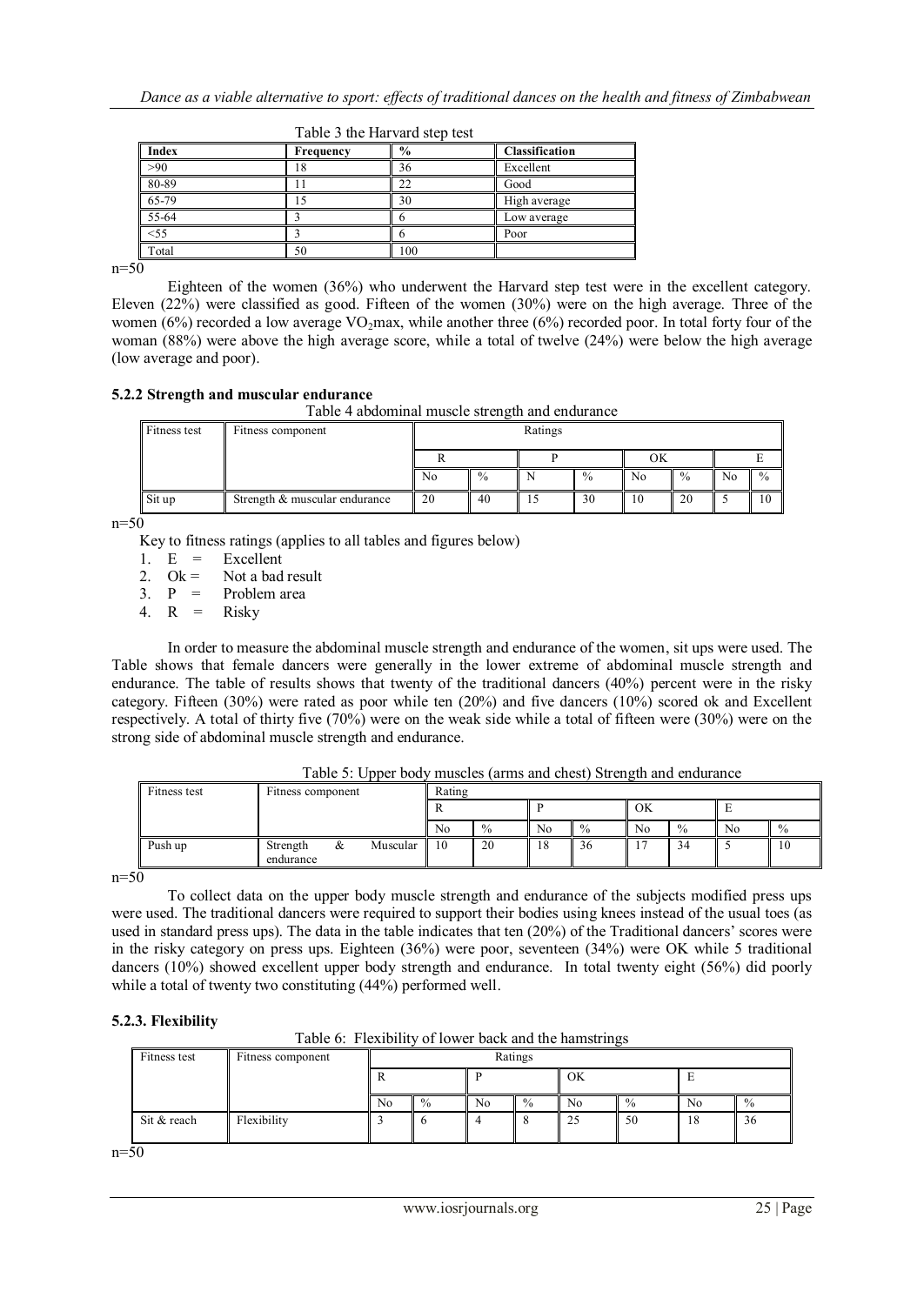Data shows that only three of the fifty women (6%) were in the Risky category of flexibility. Four (8%) were in the problem area. Twenty five (50%) were OK while eighteen (36%) had excellent flexibility. A total of seven (14%) showed low flexibility, while a total of forty three (86%) showed high flexibility.

#### *5.2.4 Strength and Power*



Figure 1: Lower body strength and power

In terms of lower body strength and power the majority i.e. thirty of the Traditional dancers (60%) were in the OK category. Seven of the traditional dancers (14%) were in the excellent category, while ten (20%) were in the problem area. Only three (6%) were in the risky category. In total thirty seven (72%) showed average to above average lower body strength, while thirteen (26%) showed below average lower body strength.

## **5.2.5 Body composition**

| $\cdots$ $\cdots$   |                   |                | Table 7       | Body Mass Index |               |                |               |    |      |  |  |
|---------------------|-------------------|----------------|---------------|-----------------|---------------|----------------|---------------|----|------|--|--|
| <b>Fitness test</b> | Fitness component |                | Ratings       |                 |               |                |               |    |      |  |  |
|                     |                   |                |               |                 |               |                | OK            |    |      |  |  |
|                     |                   | N <sub>0</sub> | $\frac{0}{0}$ | No.             | $\frac{0}{0}$ | N <sub>0</sub> | $\frac{0}{0}$ | No | $\%$ |  |  |
| <b>BMI</b>          | Body composition  | 15             | 30            | l 21            | 42            | 10             | 20            |    |      |  |  |
| $\sim$              |                   |                |               |                 |               |                |               |    |      |  |  |

 $n=50$ 

The Body Mass Index (BMI) was used to measure the body composition of the women traditional dancers. The BMI measurements revealed that fifteen Traditional Dancers (30%) had a risky BMI. Twenty one (42%) had problematic body composition (BMI). However ten of the Traditional dancers (20%) were in the ok category while four (8%) had an excellent BMI. In total seventy two percent (72%) had an unsafe body composition (BMI), while twenty eight percent (28%) were on the safe side.

# **VI. Discussion**

# **6.1 FITT Formula**

The main purpose of this study was to investigate the contribution of traditional dances on the health and fitness of Zimbabwean women. The results clearly indicated that the traditional dances met the requirements of the FITT formula in terms of frequency, intensity, type and duration. The dance groups practiced at least 3 times per week which is the average recommended frequency for any physical activity according to the FITT formula. This is believed to bring about improvements on the health and fitness of participants. Davis, Butler and Hasker [17] support this frequency and recommend taking part in three or four exercise sessions each week. If performances are combined with practice session they constitute adequate or even higher frequencies which conform to the requirements of the FITT formula.

In terms of training/practice intensity the traditional dances also met the intensity threshold required by the FITT formula as suggested by Davis, Butler and Hasker [17] who proposed that to improve your heart and lung (aerobic) efficiency, your pulse rate must reach 140 – 160 beats per minute during your exercise and the target heart rate should be between 70 - 85 percent of maximum heart rate. Alternatively Zakus, Njekesani and Darnell [12 p17) suggest a slightly lower target heart rate when they say, that "approximately 50 - 60 percent of maximum heart rate is considered optimal".

The average length of both practice sessions and performances observed constituted adequate duration to meet the FITT formula. Zakus, Njekesani and Darnell [12 p17 refer to the current public health guidelines which suggest that "a minimum of 30 minutes per day of moderate physical activity (at approximately 50-60%)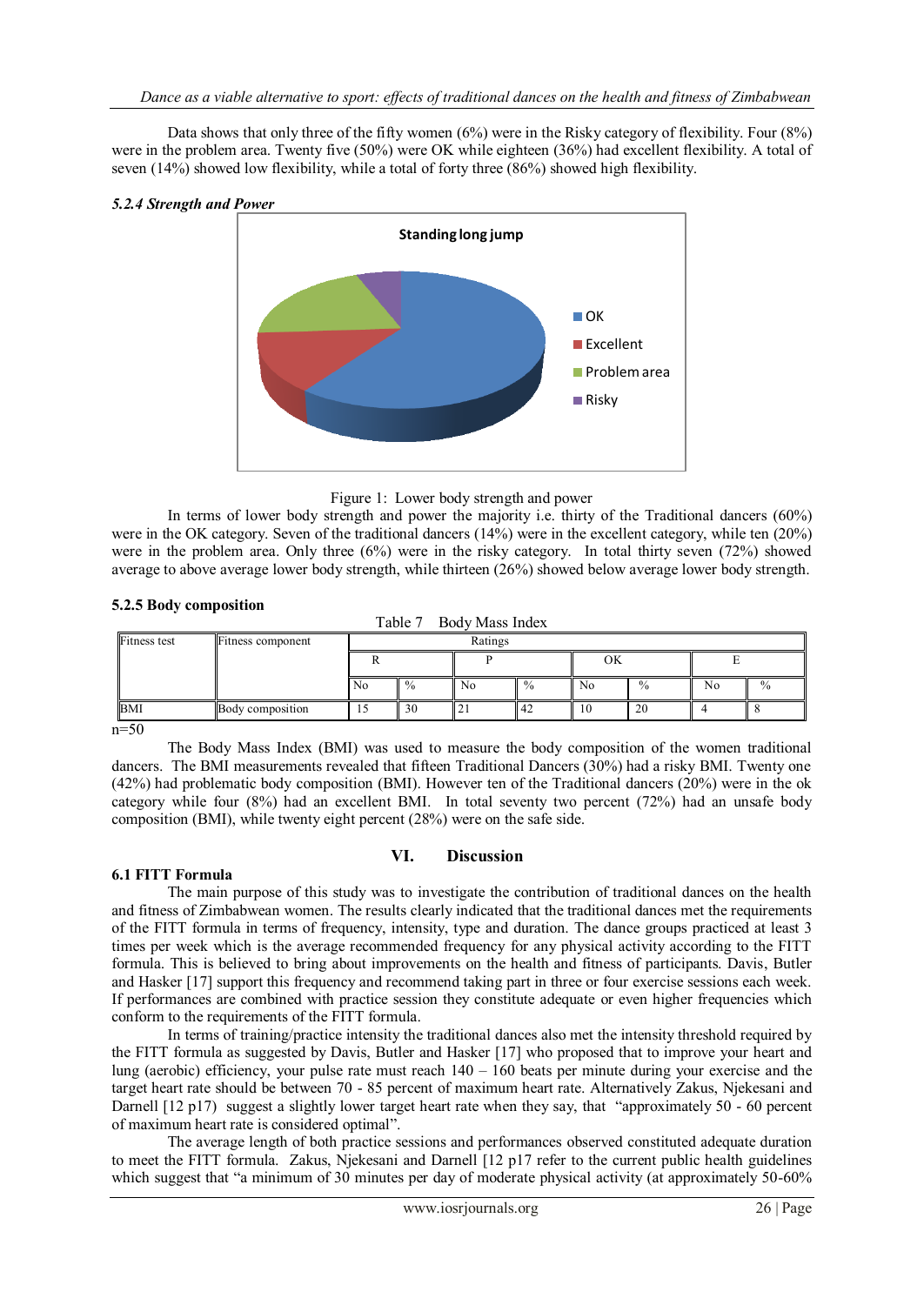of maximum heart rate) is considered optimal". Davis Butler and Hasker [17], posits that to get any real benefit , you must exercise for at least 20 minutes and continuosly with no rests. However research has shown that this remains an area of continuous debate with an emerging view that any activity is better than no activity at all.

Both observation and pulse rate measurements showed that the activities involved in the dances were predominantly aerobic in nature i.e. the dancers were consistently operating at 70 - 85 percent of maximum heart rate. This is believed to contribute to the aerobic capacity of the dancers in line with earlier research and literature. Specifically, studies of the relationship between dose and response indicate that cardiovascular health benefits occur at moderate levels of physical activity [12].

## **6.2 Fitness Components**

In terms of fitness components the majority of the traditional dancers did well and scored highly on aerobic capacity ( $VO<sub>2</sub>max$ ). These positive results can be attributed to the nature of the traditional dances which were mostly of moderate to high intensity and of fairly long durations. As observed by Nyathi [7], Ritual dances last even twelve hours thus are physiologically demanding. This duration of the dances was enough to stimulate the improvement of their aerobic capacity ( $VO<sub>2</sub>$ max). This observation was made in both practice and performance sessions. What helped is that it is mainly the large muscle groups (legs and arms) that are in action for prolonged periods and these demand uptakes of oxygen. The actual dances also take hours of performance intercepted by periods of rest depicting interval training. As Nyathi [7], pointed out, on the whole cultural/indigenous dances involve both moderate to fast movements of the major muscle groups intercepted by similar recovery periods neatly blended together. Dancers rehearse at least three times a week and perform at shows on average once every week. These dances therefore meet the conditions that are recommended for improving and maintaining health fitness. The results on VO<sub>2</sub>max are also duly supported by results on the intensity of dances discussed above. It was observed that the older dancers had poor abdominal muscle strength and endurance as compared to their younger counterparts. This is probably because as women grow older their abdominal muscles get weaker and weaker probably exacerbated by child birth and lack of specific abdominal muscle exercise. The relatively lower than average performance on the upper body muscle strength and muscular endurance could be attributed to smaller shoulders for women and also due to the fact that pushups are generally difficult for women to execute. Also traditional dances do not contribute much towards upper body strength since dancers use their legs mostly to carry their body weight. Traditional dances usually involve swinging of arms as reflected by Nyathi [7], in his description of dance i.e. "traditional dances are characterized by the stamping of feet, swinging of arms, gyrations, warlike gestures as well as acrobatics".

The majority of the subjects performed well on Flexibility. This is because women are physiologically and naturally flexible by nature as compared to their male counterparts and that the traditional dances also helped to enhance their flexibility.

The female dancers performed well in the standing long jump as shown by the results. The good performance could be attributed to the fact that most dances involve stamping of feet and acrobatics which tend to strengthen their lower body muscles. Observations also indicated that some of the dances involved constant vigorous jumping up and down movements. This could have helped develop the lower body strengths of the dancers and hence assist them to overcome their endomorphism.

The results of the body composition i.e. Body Mass Index need to be interpreted with caution because of the widely reported inherent weaknesses of this measurement protocol. Zakus et al [12], and Fox and Mathews [4] noted that there is a lack of clarity in defining obesity and there is also an associated problem of measurement, with concerns being raised about the lack of accuracy of the popular Body Mass Index (BMI). However BMI was used in this study because according to [14] while BMI does not measure body fat directly, it helps to assess health risks related to body mass. The poor ratings obtained in this study could also be related to the body structures/ somatotyping of women. Women put on a lot of weight as they grow older especially after bearing children therefore the proportion between weight and height could be misleading. Despite their heavy weightiness their body shapes were regular and the muscles were particularly distinct in the lower limps. It therefore maybe argued that their apparent endomorphism does not necessarily mean that they are obese, too fat and therefore unhealthy.

#### **VII. Conclusion And Recommendations**

The test protocols administered and the Interviews conducted in this study provided strong evidence that the traditional dances adequately meet the FITT formula. Similarly the data gathered revealed that the dances contribute to the aerobic capacity  $VO<sub>2</sub>max$  of the Zimbabwean women. It can therefore be concluded that judging from the fit formula and measurements of critical fitness components, traditional dances contribute to the health and fitness of Zimbabwean women especially the cardiovascular fitness/ aerobic fitness (VO<sub>2</sub>max) which was the most important health component in this study.

It is therefore recommended that the recently created stand alone Ministry of Sports, Arts and Culture should not neglect but go all out to promote participation of women in traditional/indigenous dances in order to